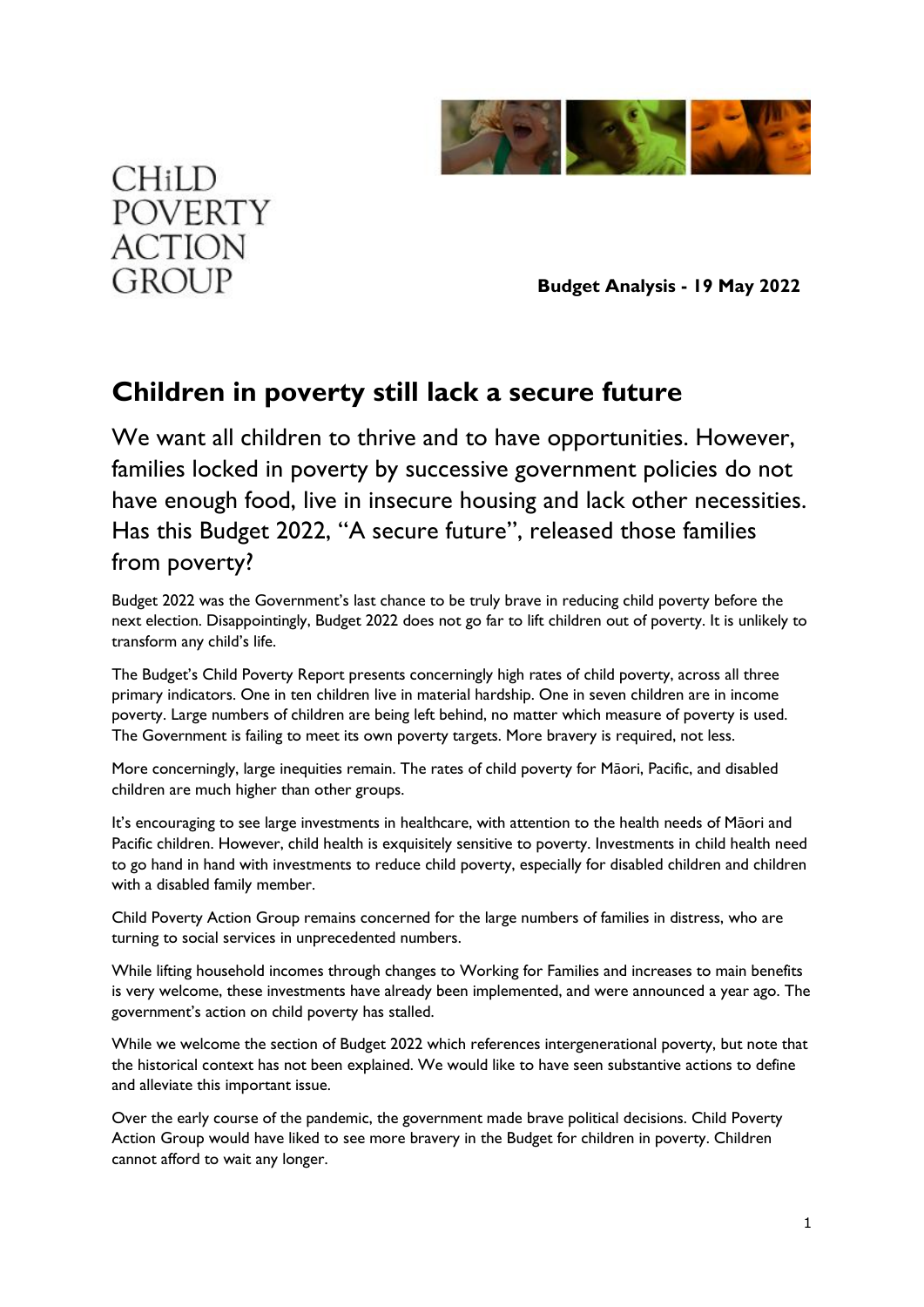# **Does Budget 2022 deliver?**

## **Income Support**

We welcome the transparency in the Budget's Child Poverty Report which says that child poverty target (BHC50) 2023/24 will not be met (BHC50). This is reflected in the lack of substantive new measures in the Budget to lift incomes of families in poverty. The measures they have specified are in this table:

| The Government says                                                                                                                                                                                    | However                                                                                                                                                                                                                                                                                                                                        |
|--------------------------------------------------------------------------------------------------------------------------------------------------------------------------------------------------------|------------------------------------------------------------------------------------------------------------------------------------------------------------------------------------------------------------------------------------------------------------------------------------------------------------------------------------------------|
| It is lifting incomes through changes to the<br>Working for Families scheme and<br>associated support. This means 346,000<br>families and whanau will be better off by an<br>average of \$20 per week. | This was implemented on 1 April 2022 and does not<br>reflect increased economic pressures on whānau since<br>Budget 2021.                                                                                                                                                                                                                      |
| It is providing further support through the<br>second main benefit increase announced in<br>2021, to bring these rates in line with a key<br>recommendation of WEAG.                                   | This was also implemented on 1 April 2022. At the time<br>this was announced, CPAG pointed out that the main<br>benefit increases fell short of WEAG's<br>recommendations, since these were made in 2018.                                                                                                                                      |
| It is introducing a temporary 'cost of living'<br>payment of \$350 over three-monthly<br>instalments in 2022 to reduce cost<br>pressures to low and middle-income<br>families and whanau are facing.   | Whānau receiving the Winter Energy Payment are not<br>eligible to receive the cost of living payment, which<br>means that people on a benefit are essentially excluded<br>from this support. While this short-term payment will<br>be marginally helpful for low-income earners, it is<br>unlikely to be helpful for many children in poverty. |
| It is allowing child support payments to be<br>received by sole parents on a benefit.                                                                                                                  | This is a welcome change. However, this will be of most<br>assistance to those receiving meaningful amounts of<br>child support. But where the non-custodial parent has<br>limited income sole parents will receive little or no<br>extra income directly from this policy change.                                                             |

Transport costs are an important cost for families. We welcome the halving of public transport fares permanently for community health services card holders. However, this is less useful for rural communities who do not have equitable access to public transport services.



### **Inflation adjusted spending on Working for Families – 2015 to 2026**

There is no increase in spending on Working for Families when adjusted for inflation.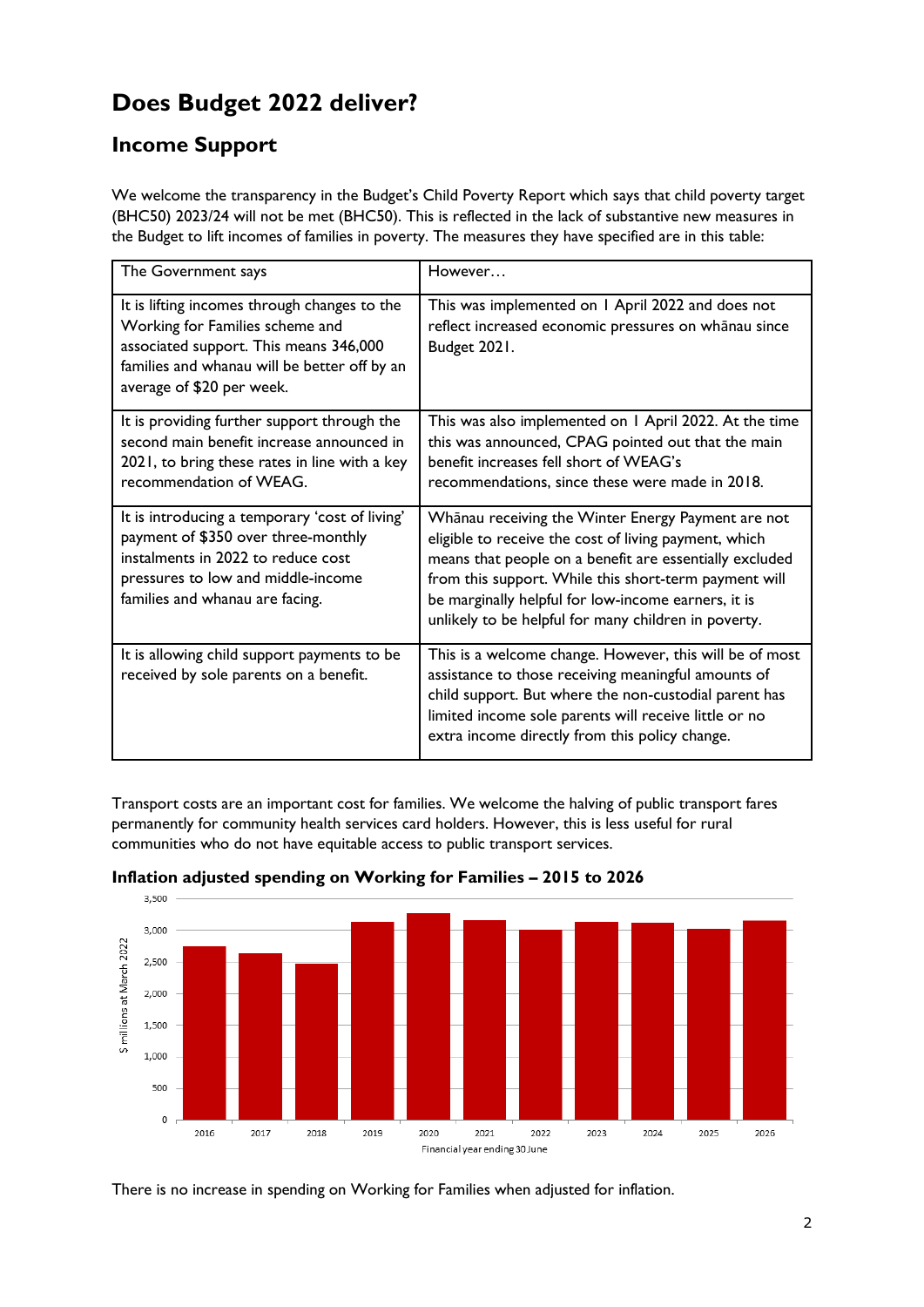

#### **Spending on New Zealand Superannuation – 2016 to 2026**

Budget commentary by successive Governments have never made mention of the fiscal impacts of the increasing costs of New Zealand Superannuation. In 2024 more than 900,000 New Zealanders will receive Superannuation and this figure will top one million by early 2027. The cost of Superannuation will double between 2016 and 2026 to \$24.5 billion. Between 2022 and 2026 Core Crown Expenses are budgeted to increase by \$10 billion to \$138 billion. New Zealand Superannuation will soak up 68% or \$6.8 billion of this increase.

### **Health and Disability**

The Covid-19 pandemic has exposed how thin New Zealand's public healthcare system is, and worsened existing health inequities. The Covid-19 pandemic has led to disruption and delays for routine health services, particularly immunisation coverage for Māori and Pacific children.

Budget 2022 makes a large investment in front-line healthcare services. There are significant funds to cover District Health Board deficits. We applaud the large investment made to enable the Māori Health Authority to commission primary and community health services responsive to Māori, with a population health approach, as well as Iwi-Māori Partnership Boards. This is an important step towards improving Māori child health and the wider determinants of Māori health.

However, child health is sensitive to the wider determinants of health – especially poverty and substandard housing. Investments in front-line healthcare services should be coupled with investments to reduce child poverty, which is a major driver of worse child health and developmental outcomes. Without more substantive action to address child poverty and wider factors influencing health, front-line healthcare services will continue to be stretched, and act as an ambulance at the bottom of the cliff.

It is concerning that while there are investments to health *services* for children, there is little new investment to lift the income of families/whānau in poverty to help them meet their children's needs *directly*.

Disabled children unfortunately will not see an increase to the Child Disability Allowance which is desperately needed. Similarly, there is no increase to the Disability Allowance. Once again, we welcome the investment to maintain disability support *services*, however there is little new investment to increase the income of disabled persons *directly*. This is concerning given the negative impacts of the pandemic for disabled people.

We welcome the increased investment in mental health services for young people. These services are very much needed to alleviate the indirect impacts of the Covid-19 pandemic upon young people.

We also welcome the investment in Covid-related public health funds, with \$1.2 billion set aside for immediate public health needs that cannot wait until the next Budget cycle.

The increase in the Dental Special Needs Grant for adults on benefits from \$300 to \$1000 is welcome, however this investment does not directly improve the health of children.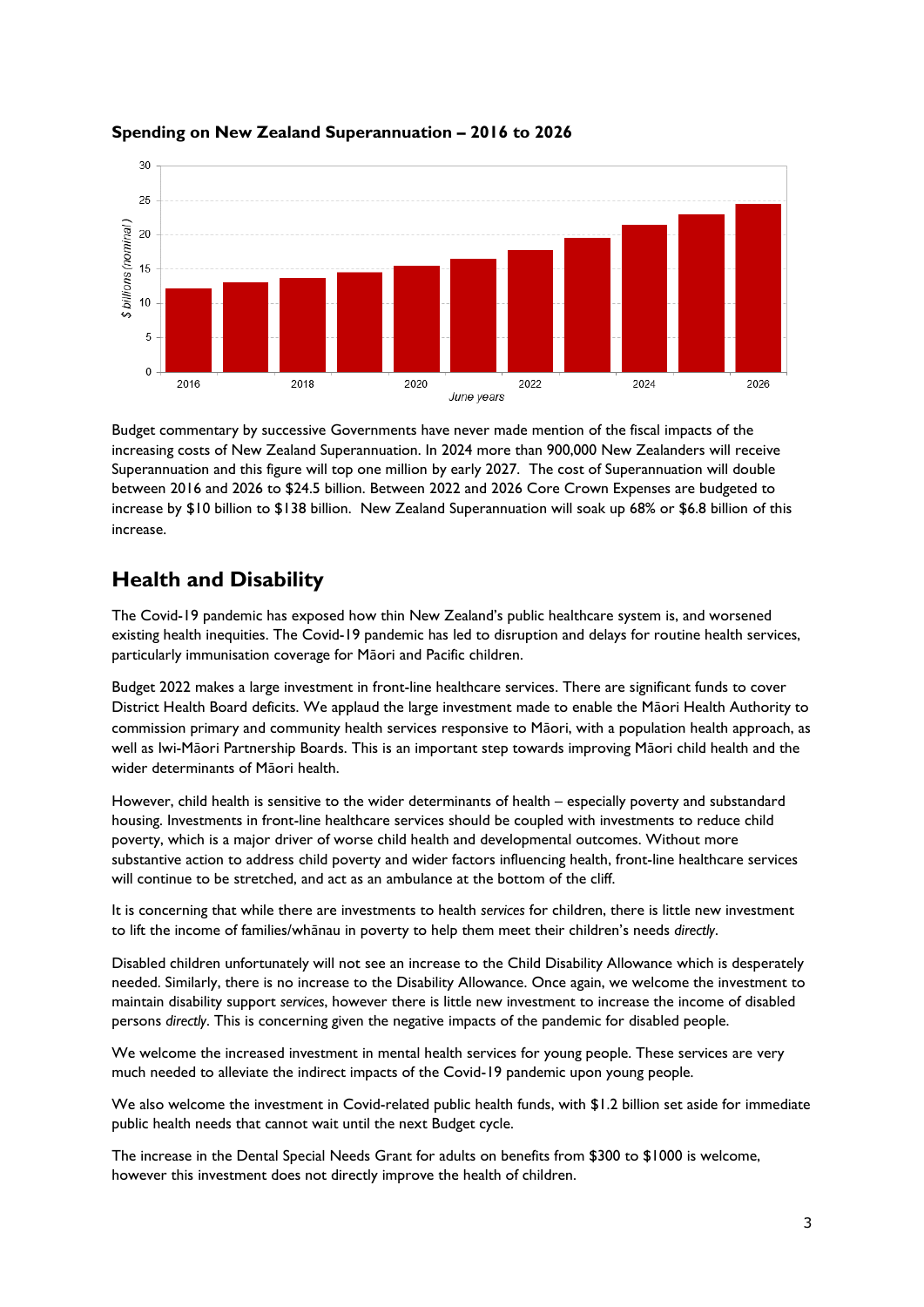

#### **Spending on public health services as a proportion of GDP – 2015 to 2026**

We are not seeing any sustained increase in public health services spending. This is not heading in the right direction. Due to the ageing population, child health will be disproportionately squeezed.



**Real per capita spend on public health services in March 2022 \$ values – 2015 to 2026**

Recent spending on public health is not sustained over the forecast budget period.

## **Housing**

Housing related budgets have changed little from last year and it appears that the Government has accepted that it cannot do more to address current affordable housing shortages. Rather, the emphasis has continued to be on band aids such as transitional housing with operating subsidies growing modestly from \$29 million in 2021/22 to \$32 million in 2022/23. 1

On the capital spending side Government is maintaining the capital commitments made in Budget 2021 with the intention that programmes such as the \$3.7 billion Housing Accelerator Fund continue to roll out through to 2026. There may be significant capacity constraints within the construction sectors which limit much in the way of acceleration of this programme and this limitation has not been addressed in Budget 2022. The need for a longer-term vision for housing is now greater than ever but a business-asusual approach has prevailed.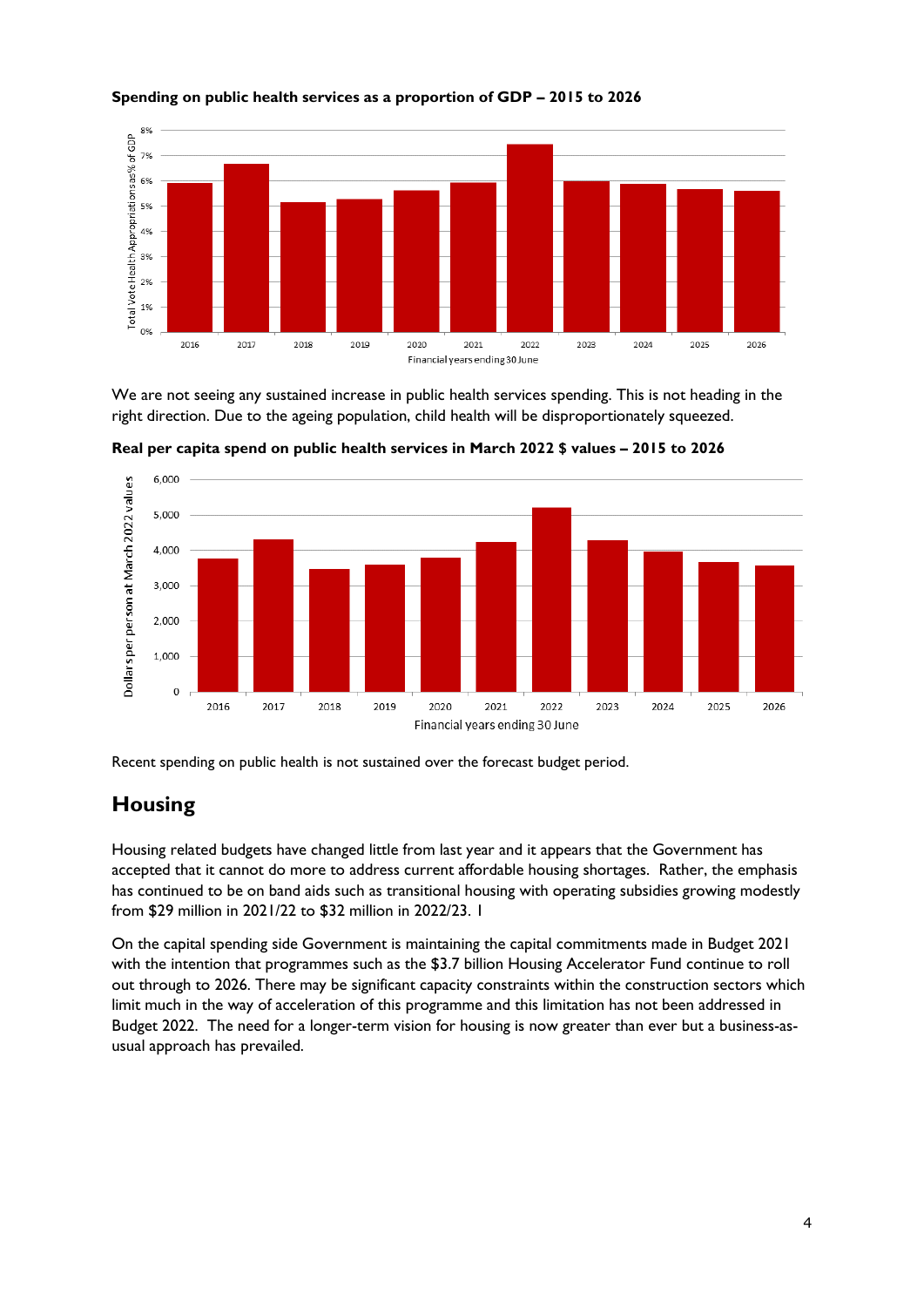

#### **Nominal spending on housing subsidies – 2015 to 2026**

Spending on housing subsidies is planned to increase from \$3.7 billion during the current financial year to \$4.3 billion in 2025/25 before falling inexplicably to \$4.0 billion the following year. These increases are entirely due to increased spending on income related rents which rise 42% between 2022 and 2025. Most of this increase arises from additional social housing units being added into the programme which can be seen as useful progress.

### **Education**

We are pleased to see the transition from decile-based equity funding to the new Equity Index based funding underway. While the Equity index is underfunded, there is more money in this than there was in the decile-based equity funding.

An additional \$75 million per annum equity funding over four years for schools with the highest concentrations of students living in income poverty and material hardship households is welcome, of course. On the government's own analysis, to match equity funding levels of other comparable countries, our equity funding needs to increase to a minimum of 6% of total operational funding, or \$340 million each year. In 2021 it was \$150 million or 2.9% of operational funding. So, there is still a long way to go yet to make sure children living in poverty and hardship get a fair go at school. We now need to see significant baseline increases in equity funding in future years, not just in schools but also in early learning services where the government has also committed to action.



#### **Spending on education (excl tertiary) as a proportion of GDP – 2015 to 2026**